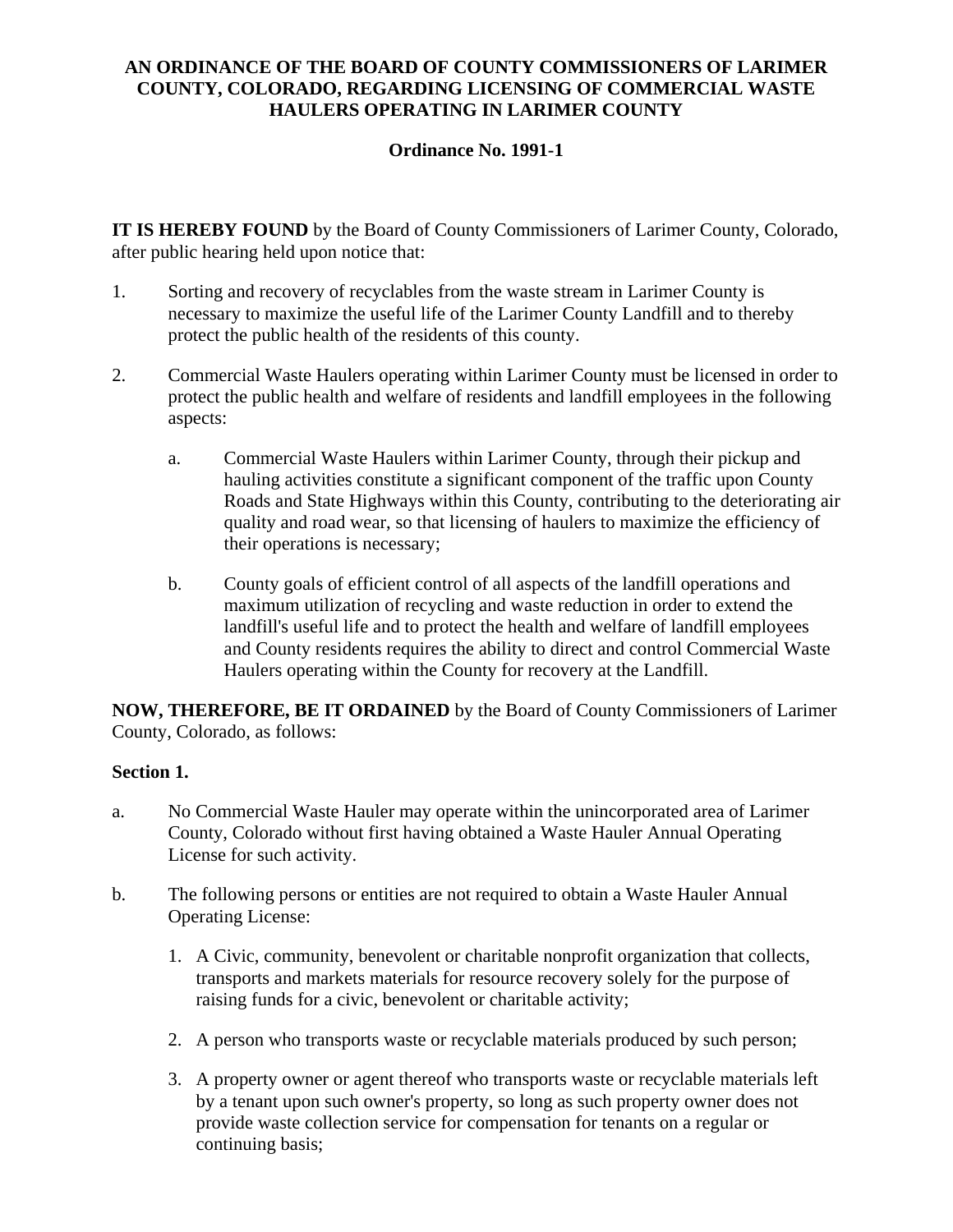4. A demolition or construction contractor or landscaper who produces and transports waste in the course of such occupation, where the waste produced is merely incidental to the particular demolition or construction work being performed by such person.

# **Section 2.**

Annual Operating Licenses shall be issued by the Larimer County Solid Waste Director on behalf of Larimer County to Commercial Waste Haulers who meet the minimum requirements for said operations established pursuant to this ordinance by the Larimer County Solid Waste Director. Commercial Waste Haulers who wish to obtain a license shall be required to submit a completed application along with an annual license fee of \$25.00 per company to the Larimer County Solid Waste Department.

All licenses issued under this ordinance shall run from the date of issue until the  $31<sup>st</sup>$  day of January of the year following the date of issuance.

## **Section 3.**

Each vehicle used in a Commercial Waste Hauling enterprise licensed hereunder, shall bear an identification issued by the Solid Waste Director in a conspicuous place upon the vehicle, clearly visible to the landfill Gate Attendants from their normal work location, which identification shall be issued by the Solid Waste Director at the time the license is granted.

### **Section 4.**

The Larimer County Solid Waste Director shall establish minimum regulations and standards for the licensing of Commercial Waste Haulers who wish to operate within the unincorporated area of Larimer County.

- a. The designation of weight or volume based fee structures designed to provide economic incentive for resource recovery and waste minimization.
- b. All Commercial Waste Haulers licensed by Larimer County shall make available to their customers within the Fort Collins and Loveland Urban Growth Areas, at the customer's option, curbside collection of recyclable materials, as said materials are designated annually by the Director of Solid Waste. Within the Loveland Urban Growth Area, the Director of Solid Waste shall designate minimum materials to be recycled as those materials collected by the City of Loveland curbside collection program, unless otherwise directed by the Board of County Commissioners. Within the Fort Collins Urban Growth Area, the Director of Solid Waste shall designate minimum materials to be recycled as those materials designated for curbside recycling by the City Manager of Fort Collins, pursuant to Section 15-414, Ordinance No. 116-1990, City of Fort Collins, unless otherwise directed by the Board of County Commissioners.
- c. Nothing in this ordinance or in the regulations and standards established hereunder shall be construed as allowing the County to regulate, interfere with, designate, manipulate, or in any way set the rates charged by Commercial Waste Haulers licensed by Larimer County. The amount charged by licensed Commercial Waste Haulers, on a volume or weight basis, shall be at the sole discretion of each individual trash hauler, provided said charges provide a reasonable economic incentive to their customers for waste reduction and accurately reflect the actual amounts of waste generated by said customers.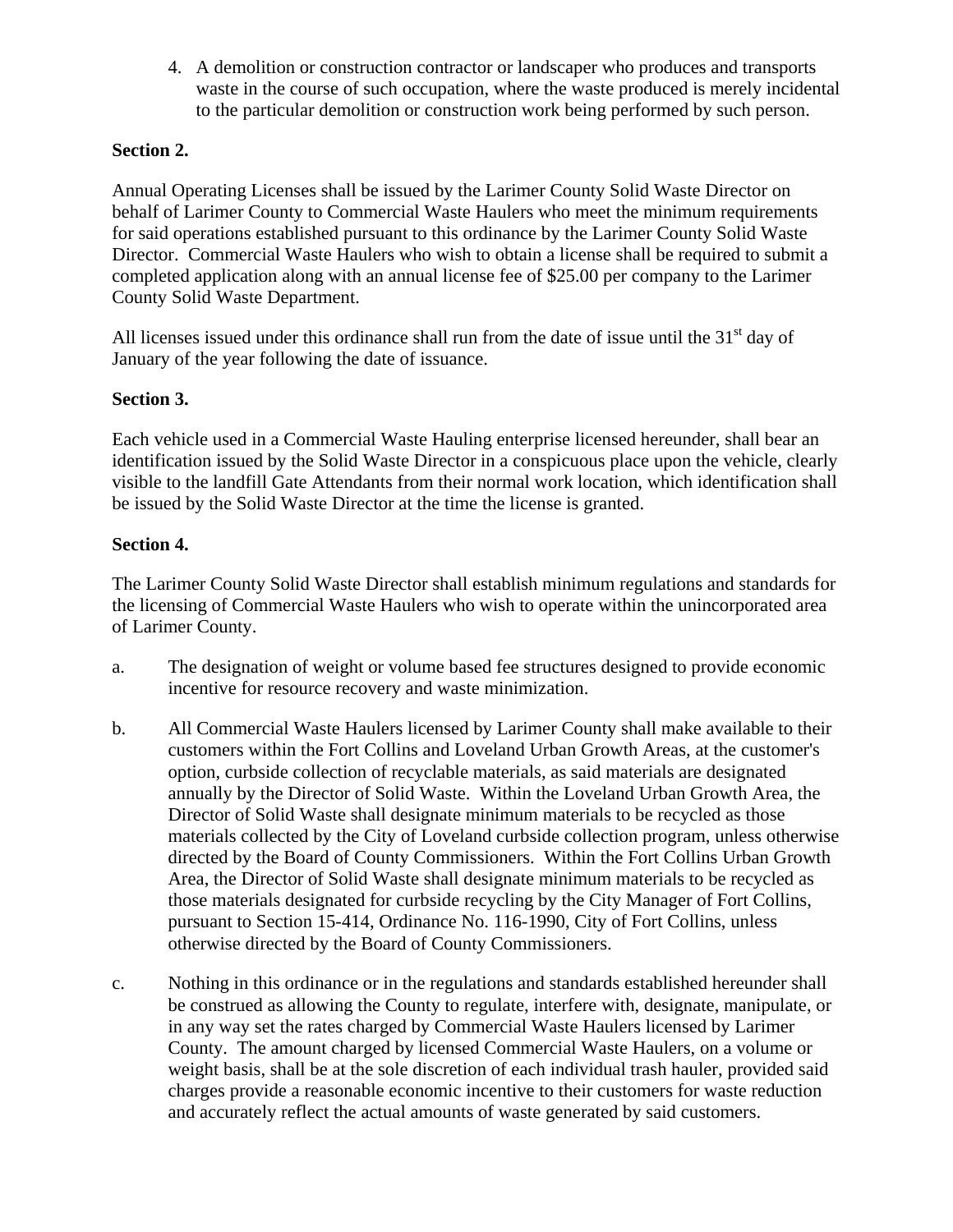## **Section 5.**

Any finding or determination made by the Solid Waste Director pursuant to the provisions of this Ordinance shall be made subject to the following procedures:

- a. The Solid Waste Director shall initially publish all such proposed findings or determinations as written proposed findings or determinations. Publication, for the purpose of this provision, shall mean mailing of such proposed findings or determinations to all Larimer County licensed Commercial Waste Haulers and the publication in a newspaper of general circulation in Larimer County of a public notice describing in summary fashion said proposed written findings or determinations. Said mailing or public notice shall indicate that a copy of the proposed findings or determinations may be obtained in the Solid Waste Director's office, and state that interested parties shall have 15 days from the date of publication in which to submit written comments to the Board of County Commissioners.
- b. Upon the expiration of 15 days following the publication of the notice of the proposed findings or determinations, the Solid Waste Director may adopt final findings or determinations, either in the form as originally proposed, or as modified in the discretion of the Board of County Commissioners. Such final findings or determinations shall be mailed to all Larimer County licensed Commercial Waste Haulers and to any interested party who submitted timely written comments upon the proposed findings or determinations. All such findings and determinations shall include a brief statement of the right of interested parties to appeal.
- c. Any interested party who submitted timely written comments, upon the proposed findings or determination and any Larimer County licensed Commercial Waste Hauler may appeal any final finding or determination of the Larimer County Solid Waste Director by submitting a written request for appeal addressed to the Larimer County Solid Waste Director and Board of County Commissioners within ten (10) days of the mailing of the final finding or determination. All appeals shall be heard by the Board of County Commissioners at a regular or special public meeting. The Board shall schedule an appeal hearing to be held within thirty (30) days of receipt by the Board of the written appeal request. The review by the Board shall be de novo. All parties to the appeal may be represented by counsel. At the conclusion of said hearing, the Board may adopt, reject or adopt with amendment the finding or determination of the Solid Waste Director. The Board in its discretion may take the matter under advisement and issue a written decision within a reasonable time, provided that the vote of the Board shall be taken in public session. In all events, the written decision of the Board shall be final.

#### **Section 6.**

It shall be a misdemeanor for any person, firm or entity to engage in any commercial waste hauling within the unincorporated area of Larimer County without first having obtained a license for said operation. Each separate commercial pickup of waste at any site or deposit of waste at the Larimer County Landfill, without a license therefor as required herein, shall constitute a separate violation which shall be punishable by a fine of \$300.00 or ninety (90) days in the County Jail, or both.